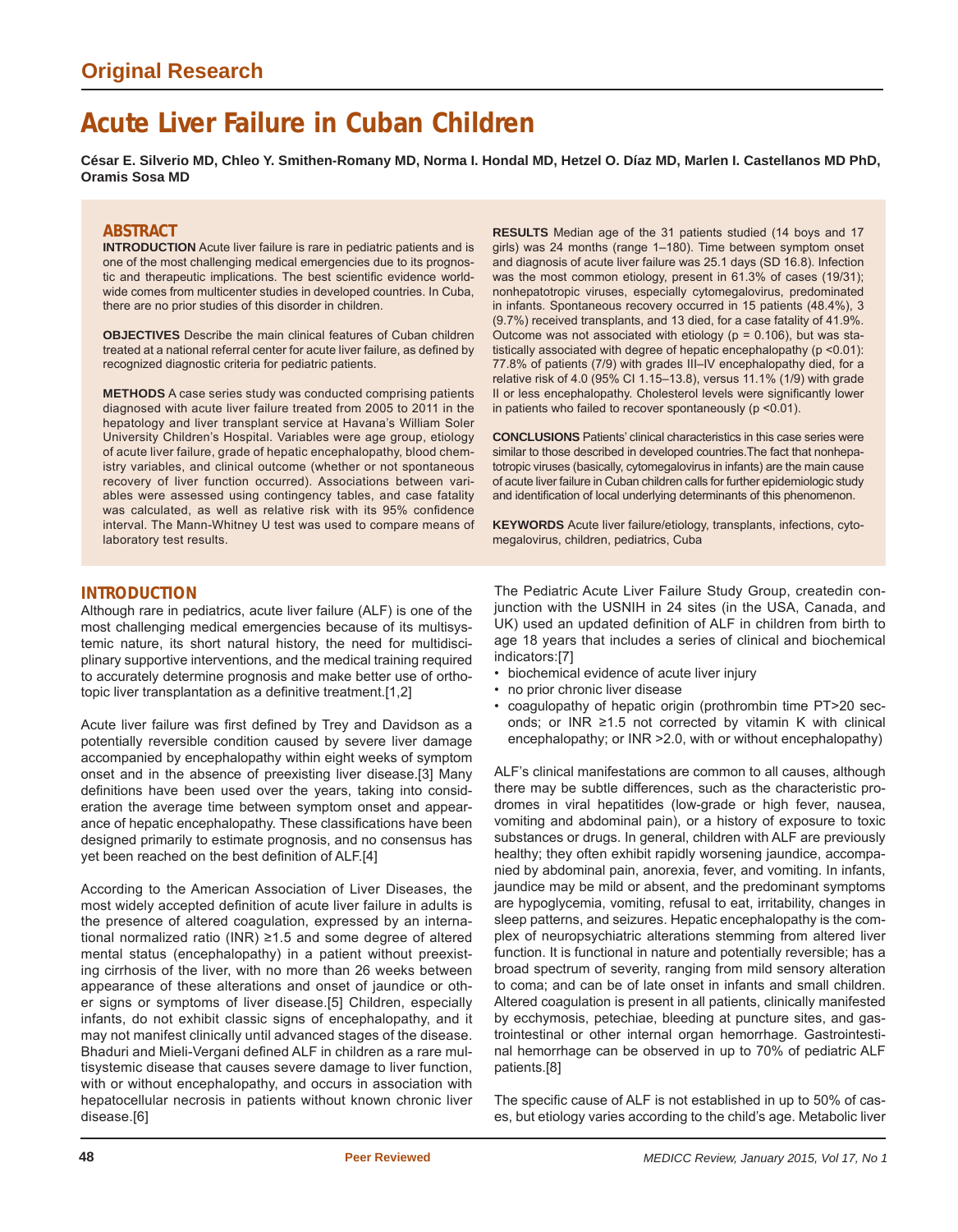diseases and nonhepatotropic viral infections are more common in neonates and infants, whereas drug-induced hepatitis, hepatotropic viral hepatitides, autoimmune disorders and Wilson disease are seen more often in older children and adolescents.[7,9]

The clinical course of ALF is related to its etiology. Cases in which the condition is caused by paracetamol or hepatitis A virus have a better prognosis than those caused by seronegative hepatitis. ALF survival is also related to severity of hepatic encephalopathy, as well as to disease duration prior to onset of encephalopathy. [8] Biochemistry parameters considered predictive factors include aminotransferase, albumin, bilirubin and creatinine levels; however, published findings vary.[9-12] No single criterion accurately predicts mortality or is universally applicable to all ALF patients with different etiologies.[13]

ALF incidence is relatively low; historically, reports have come from experiences in isolated centers or general reviews conducted primarily in Canada, USA and Europe, with the limitations associated with using adult ALF diagnostic criteria for children.[7] In Cuba, a dearth of national reports makes it impossible to have a general perspective on earlier work with these patients, leading to the assumption that the cumulative experience also comes from isolated centers.

In 2004, Cuba's Ministry of Public Health (MINSAP) decided to prepare the ground for performance of pediatric liver transplants, with the creation of the hepatology and liver transplant service at the William Soler University Children's Hospital (HPUWS) in Havana[14] as the national referral center for Cuban children with ALF. Its primary mission is to guarantee early, specialized and comprehensive care for children with terminal liver diseases who are transplant candidates.

The aim of this study is to describe the main characteristics and clinical outcomes of a case series of pediatric ALF patients (per established pediatric diagnostic criteria) treated at HPUWS.

## **METHODS**

**Type of study and patients** A retrospective case series study was conducted in the HPUWS hepatology and liver transplant service, using administrative data from its first six years in operation (January 2005–December 2011). The universe consisted of all patients admitted to the HPUWS ICU with a presumptive diagnosis of liver failure during the study period and assessed using the ALF treatment protocol of the HPUWS hepatology and liver transplant service's organizational and procedural manual (in force since 2005, latest update 2010). The protocol includes initial assessment and general and specific therapeutic strategies for ALF, according to the Working Group report of the Second World Congress of Pediatric Gastroenterology, Hepatology, and Nutrition, adapted from Squires.[15,16] Patients selected met the diagnostic and treatment criteria set out in the manual in force the year they were hospitalized.

**Inclusion criteria** Eligible patients were all children aged 29 days to 18 years meeting established ALF criteria for: evidence of liver damage in the absence of prior known chronic liver disease; altered coagulation, expressed as PT >15 seconds with encephalopathy; or PT>20 seconds with or without encephalopathy—all this within eight weeks of onset of clinical symptoms and signs of liver disease. Encephalopathy was not a criterion for diagnosis of ALF in infants.

#### **Variables**

*Demographic variables* were *age group* (29 days to 11 months and 29 days; 1–5 years; and 6**–**18 years) and *sex* (female/male).

*Hepatic encephalopathy* was classified per the Study Group recommendations:[7]

Grades I–II: inconsolable crying; inattention to tasks; "not acting like self," according to parents; normal reflexes or hyperreflexic Grade III: somnolence, stupor, combativeness, hyperreflexia Grade IV: coma [rousable with painful stimuli (IVa) or nonresponsive (IVb)], reflexes absent, decerebration or decortication

ALF etiology was classified as: infectious (viral), metabolic, autoimmune (per International Autoimmune Hepatitis Group criteria),[17] and other (e.g., toxic; hematologic, oncologic and vascular).

*Clinical outcome* was interpreted with respect to recovery of liver function, in two groups:

- Spontaneous recovery: Patient survived with life support and progressed satisfactorily without transplantation
- Failure to recover: Patient failed to recover liver function and progress satisfactorily despite life support (with two subcategories: transplantation, and death from ALF without transplantation)

*Liver-specifi c tests (hematological and biochemical)* These included (reference values in parentheses) PT (≤15 seconds), alanine aminotransferase (<50 IU/L), aspartate aminotransferase (<50 IU/L), bilirubin (<17 μmol/L), albumin (35–52 g/L), and cholesterol (2.8–6 mmol/L). Glycemia was not analyzed, since it is of limited use as a predictor because it is affected by therapy and by ALF cause.

**Data collection** Patients with a diagnosis of ALF on admission and/or discharge were selected from HPUWS medical records. Clinical histories were reviewed and information on each variable was entered into a database.

The next three sections describe standard HPUWS procedures that generated the data used in this study.

**Virology** Studies to detect cytomegalovirus (CMV), herpes simplex virus, Epstein Barr virus (EBV), and hepatitis B and C viruses in blood (viremia) are done through amplification or polymerase chain reaction (PCR) at the national virology reference laboratory in Havana's Pedro Kourí Tropical Medicine Institute (IPK). In the case of hepatitis A and E and dengue viruses, serum IgM antibodies are detected. Cases with a clinical picture and biochemistry parameters suggestive of viral hepatitis with negative viral markers and no prior history of exposure to toxins and drugs are classified as seronegative hepatitis.[18,19]

**Tests for metabolic disease** Blood and urine samples are analyzed in the specialized laboratories of the National Medical Genetics Center (CNGM) to identify congenital errors of metabolism (alpha 1 antitrypsin deficiency, galactosemia, tyrosinemia, Wilson disease, neonatal hemochromatosis, fatty acid beta-oxidation disorders and other enzyme deficiencies). According to causal inference guidelines, toxic causes (carbon tetrachloride, halothane, and potentially hepatotoxic herbs and drugs) are excluded in the absence of immediate exposure or exposure up to six months prior to ALF onset.[20]

Liver-specific tests To assess the degree of inflammation, injury, and function these are conducted in the HPUWS clinical laboratory according to established procedures.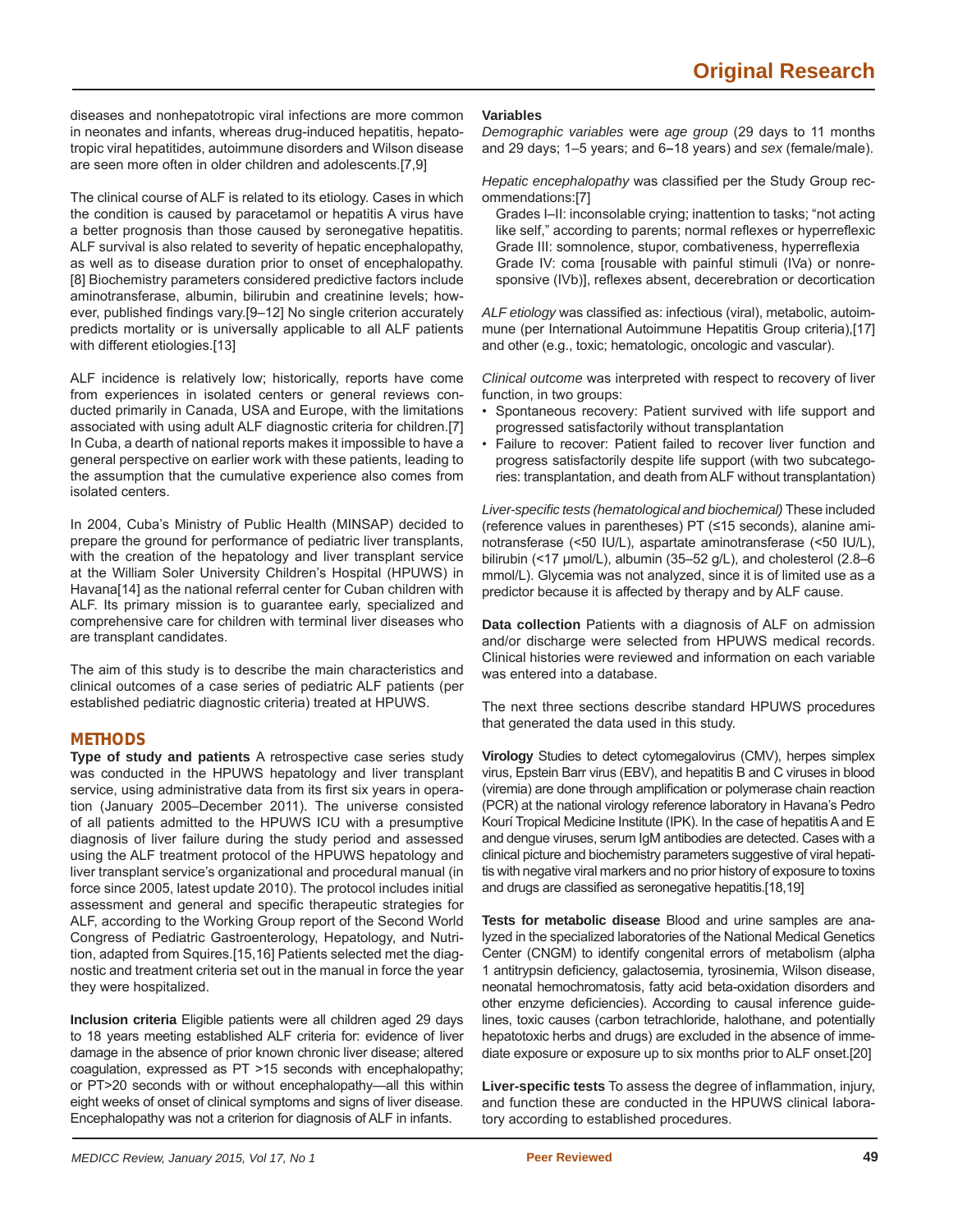## **Original Research**

**Data processing and analysis** Variables were entered and processed in an SPSS 21.0 database. Infants were excluded from the encephalopathy analysis, since ALF onset is usually late and difficult to assess. Data analysis used the mean, standard deviation (SD), confidence interval for the mean, and the median for quantitative variables, and absolute numbers and percentages for qualitative variables. In all analyses, a 5% significance level was used.

Case fatality was calculated as ALF deaths/total ALF patients x 100. To assess association between etiology and outcome, causes were grouped as infectious and noninfectious. Encephalopathies were also grouped into grades 0–II and III–IV. Associations were assessed through contingency tables and calculation of the Mantel-Haenszel chi square and Fisher exact test, as appropriate (with significance levels). Relative risk (RR) and 95% confidence intervals were determined. The Mann-Whitney U test was used to compare independent sample means.

**Ethics** All identifying information was kept confidential and patient anonymity was protected. The study was approved by the HPU-WS ethics committee.

## **RESULTS**

A total of 31 patients with ALF were admitted during the study period: 14 male (45.2%) and 17 female (54.8%), with a median age of 24 months (range: 1–180). Mean time between symptom onset and ALF diagnosis was 25.1 days (SD 16.8).

Infants were the largest age group (41.9%); children aged 1–5 years, the smallest (25.8%) (Table 1). Infectious causes were the most frequent, present in 19 cases (61.3%); the majority nonhepatotropic viruses; while metabolic, autoimmune and other causes were observed in 12 patients (38.7%) (Table 1).

|  | Table 1: Pediatric ALF by cause and age (n = 31) |  |  |  |  |  |  |
|--|--------------------------------------------------|--|--|--|--|--|--|
|--|--------------------------------------------------|--|--|--|--|--|--|

|                                 | Age group                       |                  |                   |                |       |
|---------------------------------|---------------------------------|------------------|-------------------|----------------|-------|
| <b>Cause</b>                    | 29 days-11<br>months<br>29 days | $1 - 5$<br>years | $6 - 18$<br>years | n              | %     |
| <b>Infectious</b>               | 9                               | 4                | 6                 | 19             | 61.3  |
| Cytomegalovirus                 | 8                               | $\mathbf{0}$     | $\Omega$          | 8              | 42.1  |
| Seronegative hepatitis          | $\mathbf{0}$                    | 3                | 3                 | 6              | 31.6  |
| Herpes simplex virus            | $\overline{1}$                  | $\mathbf{1}$     | $\overline{0}$    | 2              | 10.5  |
| Epstein-Barr virus              | $\Omega$                        | $\Omega$         | 1                 | 1              | 5.3   |
| <b>Hepatitis C virus</b>        | $\Omega$                        | $\overline{0}$   | 1                 | $\mathbf{1}$   | 5.3   |
| Dengue virus                    | 0                               | 0                | 1                 | 1              | 5.3   |
| <b>Metabolic</b>                | 3                               | $\overline{1}$   | $\overline{0}$    | 4              | 12.9  |
| Congenital hypopituitarism      | $\overline{2}$                  | $\mathbf{0}$     | 0                 | $\overline{2}$ | 50.0  |
| Fatty acid ß oxidation disorder | $\overline{0}$                  | $\mathbf{1}$     | $\overline{0}$    | $\mathbf{1}$   | 25.0  |
| Pyruvic carboxylase deficiency  | 1                               | $\Omega$         | $\Omega$          | 1              | 25.0  |
| <b>Autoimmune hepatitis</b>     | $\overline{0}$                  | $\overline{1}$   | $\overline{2}$    | 3              | 9.7   |
| <b>Other</b>                    | 1                               | $\overline{2}$   | $\overline{2}$    | 5              | 16.1  |
| Hemophagocytic disorder         | $\overline{1}$                  | $\overline{2}$   | $\Omega$          | 3              | 60.0  |
| Toxic (propylthiouracil)        | 0                               | 0                | 1                 | 1              | 20.0  |
| Non-Hodgkin lymphoma            | $\Omega$                        | $\overline{0}$   | 1                 | 1              | 20.0  |
| <b>TOTAL</b>                    | 13                              | 8                | 10                | 31             | 100.0 |
| $\frac{0}{0}$                   | 41.9                            | 25.8             | 32.3              | 100            |       |
| ALE: acute liver failure        |                                 |                  |                   |                |       |

ALF: acute liver failure

Infectious and metabolic causes predominated in infants. Other causes included hemophagocytic syndrome (a condition resulting from a pathological immune activation with excessive inflammation, characterized by fever, cytopenias, splenomegaly, hemophagocytosis, hypertriglyceridemia and/or hypofibrinogenemia) in three patients; in one child, ALF was secondary to an idiosyncratic response to propylthiouracil and, in another, a child aged >5 years, it was a result of non-Hodgkin lymphoma. CMV ranked first among infectious causes, present exclusively in children aged <1 year, followed by seronegative hepatitis, which was equally distributed between the groups aged 1–5 and >5 years. Metabolic causes of ALF were congenital hypopituitarism (2 male infants, aged 32 and 60 days, respectively, with micropenis, hypoglycemia, jaundice, abnormally low cortisol levels and ALF criterion manifested by hepatic coagulopathy that failed to resolve with parenteral vitamin K), followed by fatty-acid beta-oxidation disorder and pyruvic carboxylase deficiency, in a single patient each (Table 1).

Among cases of infectious etiology, 12 children (63.1%) failed to recover spontaneously, principally when the cause was CMV (autopsy corroborated) or seronegative hepatitis. Among cases with metabolic causes, analysis revealed that the only patient with pyruvic carboxylase deficiency died, and that two of the three patients with autoimmune hepatitis spontaneously recovered. A peculiar form of autoimmune hepatitis known as Coombs-positive giant-cell hepatitis was also observed in one patient who died. No significant association was observed between etiology (infectious vs. noninfectious) and outcome (p = 0.106)(Table 2).

Spontaneous recovery from ALF was observed in 15 children (48.4%). Surviving patients included 5 of 13 infants (38.5%), 3 of 8 children aged 1–5years (37.5%), and 7 of 10 aged >5 years (70%). Survival (without transplantation) was lowest for infectious causes (7/19), compared with 2 of 3 patients with autoimmune causes and 3 of 4 patients with metabolic causes.

> Table 3 presents data for the 16 patients who did not recover spontaneously. Half of these were infants, withmost cases due to infectious causes(75%). Case fatality was 41.9% (13/31). A total of 3 patients received transplants: 2 (aged 2 and 10 years) with ALF due to seronegative hepatitis and 1 (aged 5 years) due to herpes simplex.

> Grade of encephalopathy was assessed in 18 patients aged 1–15 years; 9 presented grades III–IV hepatic encephalopathy, and an equal number of patients, grades I–II or none. Analysis of this indicator in terms of disease outcome showed that patients with higher grades of encephalopathy (III–IV) were at highest risk of failure to spontaneously recover (RR 4.0, 95% CI 1.15–13.8, p <0.01) (Table 4)*.*

> In liver-specific test results, mean ASAT values exceeded ALAT values (Table 5). The highest values for aminotransferases, bilirubin, and prothrombin time were seen in the group that fared the worst—that is, patients who failed to recover spontaneously. Lower albumin and cholesterol values were also observed in this group. Despite these numerical differences, the only statistically significant variable was cholesterol, which was substantially lower in the 3 transplant recipients and in 11 of the 13 who died.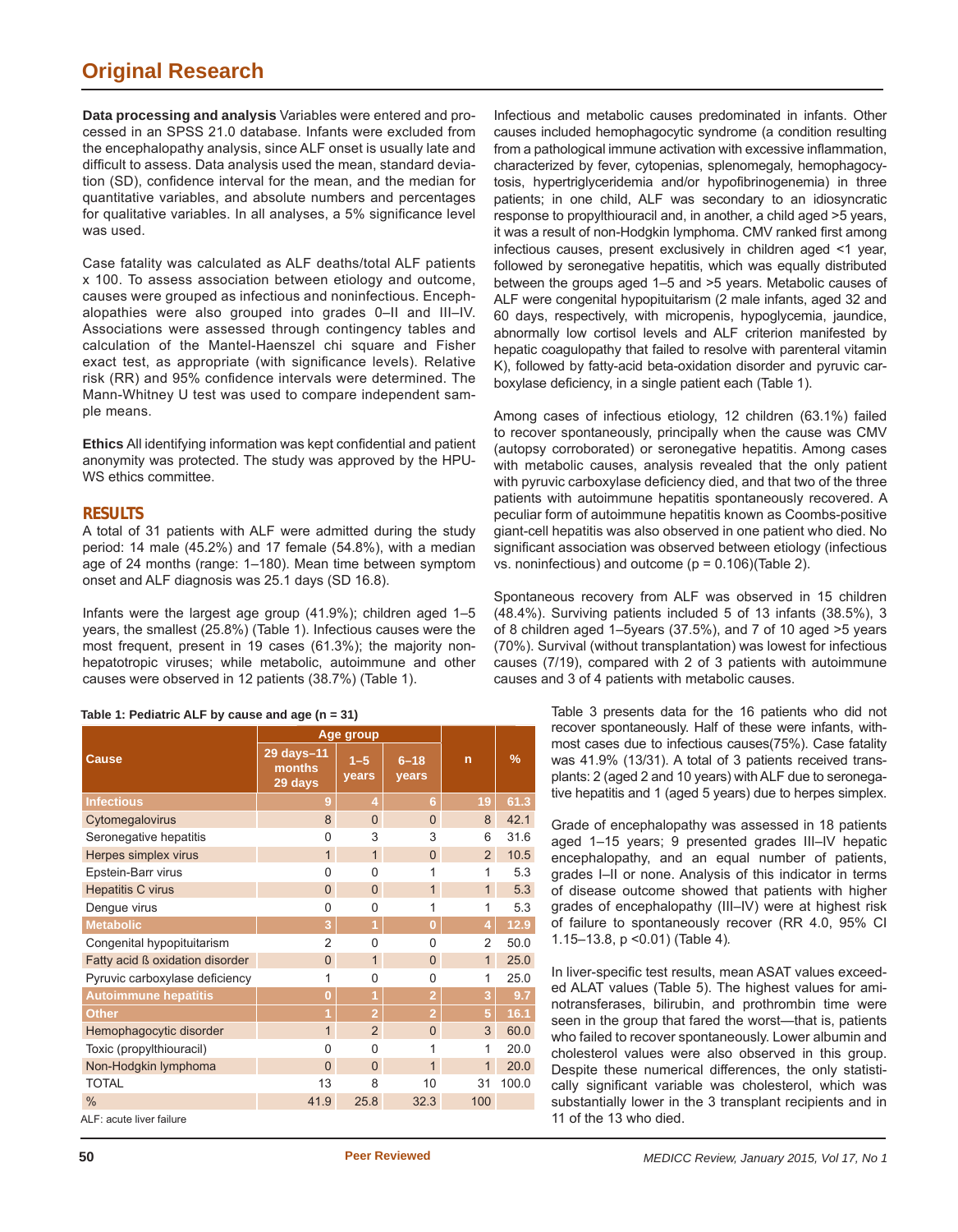## **Original Research**

#### **Table 2: Pediatric ALF outcome by cause (n = 31)**

| Cause*                            | <b>Spontaneous</b><br>recovery<br>$(n = 15)$ |               | <b>No spontaneous</b><br>recovery*<br>$(n = 16)$ |       | <b>Total</b>   |  |
|-----------------------------------|----------------------------------------------|---------------|--------------------------------------------------|-------|----------------|--|
|                                   | $\overline{n}$                               | $\frac{9}{6}$ | $\overline{ }$                                   | $\%$  |                |  |
| <b>Infectious</b>                 | $\overline{7}$                               |               | 12                                               |       | 19             |  |
| Cytomegalovirus                   | $\overline{2}$                               | 25.0          | 6                                                | 75.0  | 8              |  |
| Seronegative<br>hepatitis         | $\overline{2}$                               | 33.3          | 4                                                | 66.7  | 6              |  |
| Herpes simplex virus              | $\overline{1}$                               | 50.0          | $\mathbf{1}$                                     | 50.0  | $\overline{2}$ |  |
| Epstein-Barr virus                | 1                                            | 100.0         | 0                                                | 0.0   | 1              |  |
| <b>Hepatitis C virus</b>          | $\overline{0}$                               | 0.0           | $\overline{1}$                                   | 100.0 | $\overline{1}$ |  |
| Dengue virus                      | 1                                            | 100.0         | 0                                                | 0.0   | 1              |  |
| <b>Noninfectious</b>              | 8                                            |               | 4                                                |       | 12             |  |
| <b>Metabolic</b>                  | 3                                            |               | $\overline{1}$                                   |       | 4              |  |
| Congenital<br>hypopituitarism     | $\overline{2}$                               | 100.0         | $\overline{0}$                                   | 0.0   | $\overline{2}$ |  |
| Fatty acid oxidation<br>disorder  | 1                                            | 100.0         | 0                                                | 0.0   | 1              |  |
| Pyruvic-carboxylase<br>deficiency | $\Omega$                                     | 0.0           | $\overline{1}$                                   | 100.0 | 1              |  |
| <b>Autoimmune hepatitis</b>       | $\overline{2}$                               | 66.7          | 1                                                | 33.3  | 3              |  |
| <b>Other</b>                      | 3                                            | 60.0          | $\overline{2}$                                   | 40.0  | 5              |  |

% calculated by row

\*includes transplants and deaths

p = 0.106 (Mantel-Haenszel chi square) with causes regrouped as infectious and noninfectious

ALF: acute liver failure

#### **Table 3: Pediatric ALF patients who failed to recover spontaneously, by cause (n = 16)**

|                                                       | Age group             |                  |                    |                          |       |
|-------------------------------------------------------|-----------------------|------------------|--------------------|--------------------------|-------|
| <b>Cause</b>                                          | 29 days to<br><1 year | $1 - 5$<br>years | >5<br><b>vears</b> | <b>Total</b>             | $\%$  |
| Infectious                                            | 6                     | 3                | 3                  | 12                       | 75.0  |
| Cytomegalovirus                                       | 6                     | $\Omega$         | $\Omega$           | 6                        | 50.0  |
| Seronegative<br>hepatitis                             | $\Omega$              | $2^*$            | $2^*$              | $\overline{\mathbf{4}}$  | 33.4  |
| Herpes simplex virus                                  | $\Omega$              | $1^*$            | $\Omega$           | $\overline{1}$           | 8.3   |
| Hepatitis C virus                                     | U                     | O                | 1                  | 1                        | 8.3   |
| <b>Metabolic</b><br>Pyruvic carboxylase<br>deficiency | 1                     | $\Omega$         | $\Omega$           | 1                        | 6.2   |
| Autoimmune hepatitis                                  | $\Omega$              | 1                | $\Omega$           | 1                        | 6.2   |
| Hemophagocytic<br>syndrome                            | 1                     | 1                | $\Omega$           | $\overline{\phantom{0}}$ | 12.6  |
| Total                                                 | 8                     | 5                | 3                  | 16                       | 100.0 |
| $\%$                                                  | 50.0                  | 31.3             | 18.7               | 100                      |       |

\* 3 patients transplanted: 2 with seronegative hepatitis (aged 2 and10 years) and 1 with herpes simplex (aged 5 years) ALF: acute liver failure

## **DISCUSSION**

Clinical, biochemical and epidemiologic characterization of ALFmakes it possible to tailor needed testing and therapy in a timely manner. Causation is a factor to consider in ALF progression, since it dictates specific actions for managing the disease and may provide prognostic information.[21,22] Small sample size likely accounts for the lack of statistical significance observed for the association between etiology and outcome in our study.

The causes most frequently encountered in our series are similar to those described in developed countries, where predominant causes are nonhepatotropic viral hepatitides and seronegative hepatitis, followed by metabolic hepatitides. This series differs, however, in its high frequency of CMV infection, which is the most interesting finding of this study, since few ALF cases caused by CMV are reported in the literature (where herpes simplex is referred to as the most common cause). In our study, nonhepatotropic viruses (herpes viruses, including EBV and CMV, enterovirus and adenovirus) were the main infectious causes in infants under one year.The epidemiologic pattern observed is interesting, and future investigations are proposed to shed light on this finding, emphasizing immunologic status and perinatal history, as suggested by other authors.[7,11,23–25]

Herpes virus seroprevalence studies in Cuban children in recent decades report greater frequency of exposure to CMV than to herpes simplex: 67.6% vs. 46.2%.[26] While this does not imply active disease, it is an indicator of high CMV exposure. In a study of 555 sera from patients with a presumptive diagnosis of infectious mononucleosis (2006–2011), Correa found 80.2% immunoglobin-G positivity for CMV and 64.3% for EBV. Active primary or recurrent infection was demonstrated in 53.2% of cases, most frequently with EBV. Most primary infections were detected in patients aged <18 years, with CMV infections most frequent.[27] Although Correa's data do not necessarily support a higher prevalence of CMV disease, they do show the high frequency of exposure to this virus in the population aged <18 years. More research is needed, therefore, to elucidate the role of CMV in ALF genesis.

Seronegative hepatitis presents in a manner similar to that of acute viral hepatitis, but no virus is detected; it is the most common etiology in developed countries, at approximately 45%.[16] In the UK, Lee posited seronegative hepatitis as the leading cause of ALF in children aged >1 month.[11] In our series, it was the second leading cause, which coincides with findings by Squires and Black in US studies conducted in the first decade of this century.[7,23,28]

ALF caused by hepatitis A, B, and C viruses (hepatotropic viruses) is reported mainly in adults; the highest incidence in children occurs in developing countries, hepatitis A and E being the most common causes.[22,29,30] In a multicenter study in 2001–2002 that included Argentina, Brazil, Chile, Colombia, Costa Rica and Mexico, hepatitis A virus was reported as the leading cause of ALF (43% of cases).[31] There are isolated reports from Argentina and Chile (32% and 37% of ALF, respectively) caused by hepatitis A.[32,33] In Brazil, the proportion of ALF caused by hepatitis A varies geographically from 39% to 82.6%.[34,35]

We detected no hepatitis A, B, or E virus in our series. According to Cuban morbidity reports, incidence of acute viral hepatitis A, B, and C decreased over the study period, and, apart from isolated cases, no epidemic outbreaks of hepatitis A occurred.[36] It is worth noting that, while hepatitis B virus plays a significant role in other countries, universal hepatitis B vaccination of the entire population aged <25 years by Cuba's National Vaccination Program has led to a decline in incidence and prevalence of this disease over the past 15 years.[36] No cases of acute hepatitis B in children have been reported in Cuba since 2006.[37] Acute hepatitis C, though less frequent, generally occurs in children aged >5 years, [7,23] consistent with our finding that the single case of hepatitis C was in the oldest pediatric age group.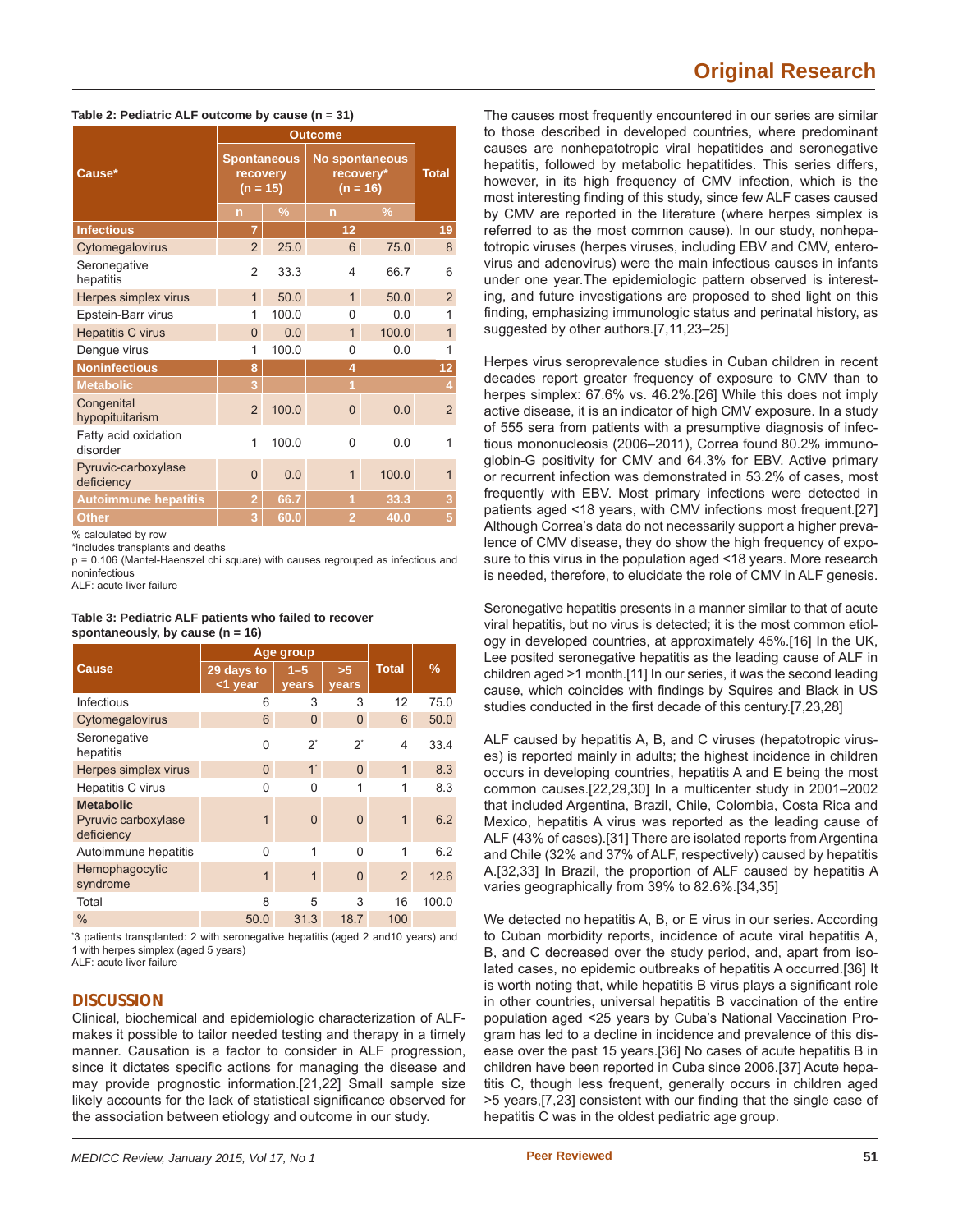| Table 4: ALF outcome by grade of hepatic encephalopathy (n = 18) |  |
|------------------------------------------------------------------|--|
|------------------------------------------------------------------|--|

| <b>Outcome</b> <sup>a</sup> |               |                                                |       |  |  |
|-----------------------------|---------------|------------------------------------------------|-------|--|--|
|                             |               | <b>No spontaneous</b><br>recovery<br>$(n = 8)$ |       |  |  |
| $\overline{n}$              | $\frac{9}{6}$ | $\overline{n}$                                 | $\%$  |  |  |
| $\mathfrak{p}$              | 66.7          | 1                                              | 33.3  |  |  |
| 3                           | 100.0         | $\Omega$                                       | 0.0   |  |  |
| 3                           | 100.0         | 0                                              | 0.0   |  |  |
| $\mathcal{P}$               | 28.6          | 5                                              | 71.4  |  |  |
| 0                           | 0.0           | 2                                              | 100.0 |  |  |
|                             |               |                                                |       |  |  |
| 8                           | 88.9          | 1                                              | 11.1  |  |  |
| 2                           | 22.2          | 7                                              | 77.8  |  |  |
|                             |               | <b>Spontaneous</b><br>recovery<br>$(n = 10)$   |       |  |  |

a excluding 13 infants, % calculated by row

b p <0.01 (Fisher exact test), RR 4.0 (CI 95% 1.15–13.8)

ALF: acute liver failure

**Table 5: ALF outcome by liver-specifi c test concentrations (n = 31)**

|                             | <b>Outcome</b>                               |                                                 |          |
|-----------------------------|----------------------------------------------|-------------------------------------------------|----------|
| <b>Test</b>                 | <b>Spontaneous</b><br>recovery<br>$(n = 15)$ | <b>No spontaneous</b><br>recovery<br>$(n = 16)$ | p Value* |
| ALAT (IU/L)                 | 215.5 (SD 181.5)                             | 303.6 (SD 291.1)                                | 0.406    |
| ASAT (IU/L)                 | 480.0 (SD 299.2)                             | 546.2 (SD 224.8)                                | 0.678    |
| Serum<br>bilirubin (µmol/L) |                                              | 211.2 (SD 140.7) 250.4 (SD 126.4)               | 0.377    |
| PT (sec)                    | 38.5 (SD 16.9)                               | 48.0 (SD 16.9)                                  | 0.356    |
| Serum albumin (g/L)         | 32.2 (SD 5.5)                                | 28.9 (SD 9.3)                                   | 0.200    |
| Cholesterol<br>(mmol/L)     | $3.8$ (SD $2.6$ )                            | $1.3$ (SD $0.8$ )                               | 0.001    |

\*Differences between means among groups (Mann-Whitney U test)

ALAT: alanine aminotransferase (normal range <50 IU/L)

ALF: acute liver failure

ASAT: aspartate aminotransferase (normal range <50 IU/L)

PT: prothrombin time (reference value ≤15 sec)

Our finding that metabolic causes ranked second in infants is consistent with reports that these causes follow infectious causes in order of frequency, at approximately 20%, primarily in neonates and infants.[23] Prevalence of metabolic diseases varies geographically; it is higher in Europe, Canada and the USA, and lower in Asia and South America.[8,9,22] An interesting study in Portugal of children aged <2 years, admitted for ALF in 1989– 2011, showed that 52% suffered from metabolic disorders, the most frequent of which were hereditary.[38]

Wilson disease is a rare cause of ALF, generally reported in children aged >5 years and adolescents; it has a poor prognosis. [8,39,40] The fact that it was not encountered in this study may reflect its rarity and the small size of our series. In Cuba, the most common hepatic presentation of Wilson disease in children and adolescents is hypertransaminasemia (55%), while prolonged acute hepatitis, hepatic cirrhosis and chronic hepatitis are less common (9.5%, 7.9% and 6.3%, respectively); the absence of ALF in Wilson disease cases is interesting and may be due to small numbers seen (only 62 in 25 years).[41] Because it is a recessive autosomal disease, its frequency is not high; its reported worldwide prevalence is on the order of 1/30,000 population. A 37-year study conducted in the United Kingdom identified only 57 patients with this disease, 47.3% of whom developed ALF.[42] Autoimmune hepatitis is an important and potentially treatable cause of ALF. In this study, it was the third most frequent group of causes, consistent with findings of other authors.[7,11,24,39,43]

Spontaneous recovery was within the expected range, since variable frequencies of 30%–60% have been reported.[7,11,13,44,45] The introduction of coagulation testing—a key element for diagnosing this disease in children—markedly improved patient prognosis, *inter alia* because of timely admission to intensive care. Coagulopathy is an independent risk factor for mortality or need for liver transplantation; hence, the importance of including it among diagnostic criteria for ALF.[46]

A high percentage of patients with CMV infection—all of them infants—failed to recover spontaneously. Infants with ALF caused by CMV generally have the poorest outcomes,[47] although our series was too small to be informative on this point, since even the infectious versus noninfectious difference was nonsignficant. ALF with seronegative hepatitis also has a poor prognosis and low rate of spontaneous recovery.[45] Our finding that the majority of patients with ALF with these etiologies died or required liver transplantation is consistent with reports elsewhere.[45,47]

ALF cases with metabolic causes (congenital hypopituitarism and fatty acid beta-oxidation disorder) improved with specific medical treatment for these disorders. Prognosis for this group of disorders, which should be suspected from the outset in children aged <1 year, depends largely on early diagnosis and administration of specific therapy.[8,38,48] There is no specific treatment for pyruvic carboxylase deficiency, and it can also affect other organs, which was the case of the patient with this disorder who died.

Two of the three patients who developed ALF as a result of autoimmune hepatitis progressed to spontaneous recovery with immunosuppressant therapy. The patient who did not recover was diagnosed with Coombs-positive giant cell hepatitis, a rare form of autoimmune hepatitis that responds poorly to treatment.[49,50]

According to Squires, spontaneous recovery is more likely in patients without hepatic encephalopathy.[23] Similarly, children with grades I and II encephalopathy on admission have a greater likelihood of surviving without liver transplantation than those with grades III and IV.[8,11] This was also seen in our series, where most patients without encephalopathy and those with grades I and II encephalopathy recovered without need for transplantation.

Biochemical parameters are correlated with the degree of hepatic necrosis and progression, but their predictive ability is unreliable. In general, we observed aminotransferase-level increases to 5–10 times normal value, with a greater increase in ASAT than in ALAT, which is expected in ALF because of extensive liver cell necrosis. [8,11,51] Rivera-Penera observed years ago that patients with ALF who died had a higher serum bilirubin peak and lower ALAT values than those who recovered without transplantation.[52] Later, Lee also found that those with higher serum bilirubin levels, longer PT and lower aminotransferase levels died or required transplantation, while there were no significant differences in outcome for other biochemical parameters, such as blood albumin, ASAT, and alkaline phosphatase.[11]

This study assessed cholesterol because it is a parameter that reflects liver synthetic function.[51] Of all indicators, this was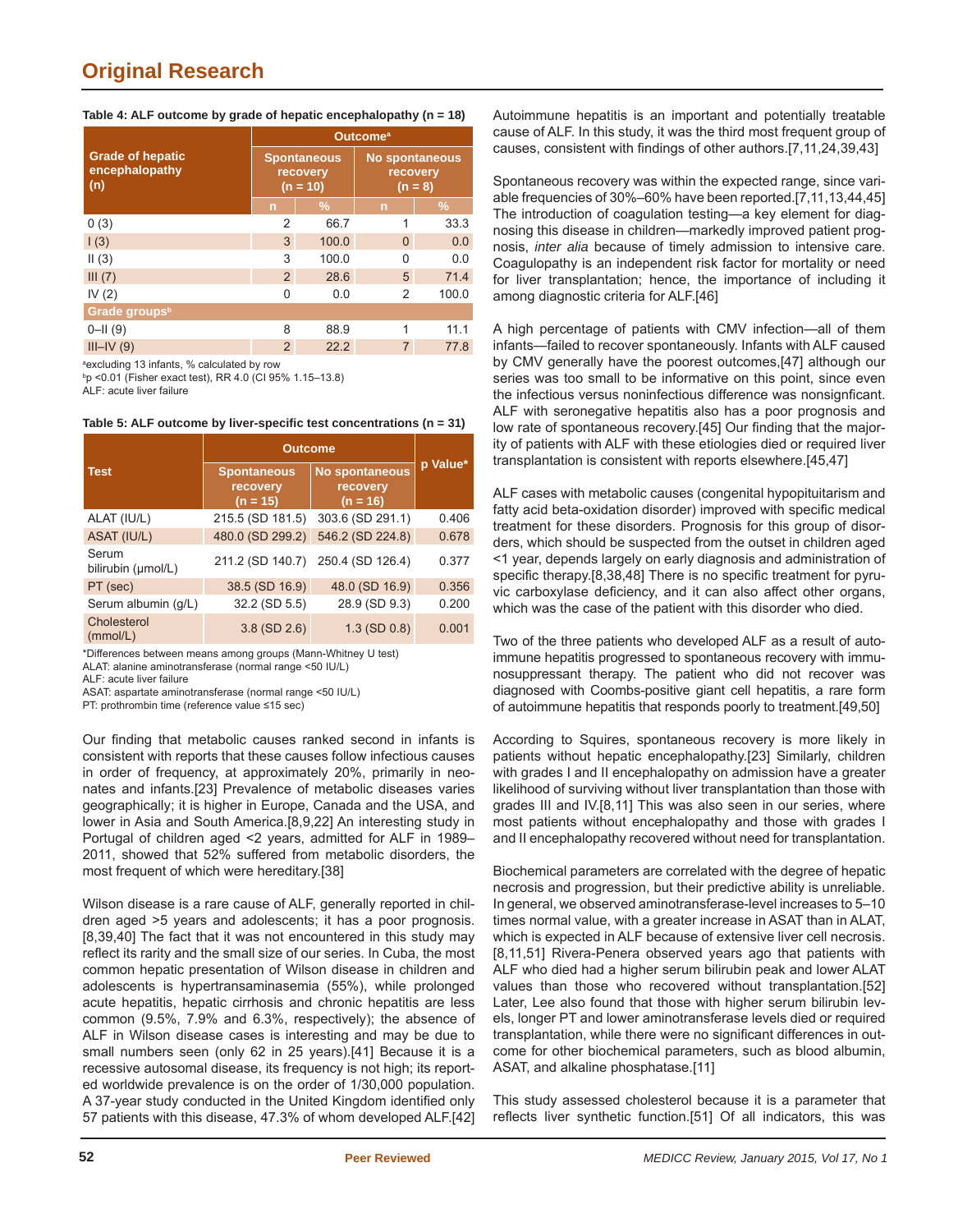## **Original Research**

the one that showed the greatest outcome difference; it was significantly lower in patients who failed to recover spontaneously, which could be due to the severity of liver failure. There are few reports of cholesterol as a prognostic indicator for ALF, and its interpretation has limitations, since it derives from retrospective studies.[53,54] Unlike the rest of the indicators of liver synthetic function (coagulation, albumin, and bilirubin proteins), cholesterol is not very susceptible to variation with therapy (use of blood products, dialysis, etc.),[5] and therefore may be a more valid reflection of liver function capacity. Further exploration of its usefulness in assessing ALF is therefore needed.

Spontaneous recovery patterns we observed—overall survival without transplantation close to 50%, higher in older children and lower with infectious causes, albeit nonsignficantly—are similar to those reported by other authors in larger series in developed countries such as the USA and France. Miloh and Suchy (USA), for example, reported figures on the order of 43% for undetermined causes, 44% for metabolic causes, and 41% for ALF induced by drugs unrelated to paracetamol.[55] Sundaram (USA) found survival of 60% in infants aged <90 days;[24] however, years earlier, Durand (France) had reported 24% survival in children aged <1 year.[47] In Portugal, survival in children aged <2 years was greater in ALF of metabolic origin than of infectious origin.[38] Survival in children aged >3 years

was higher, around 54%, in Canada and the USA.[23] Specialized care in a transplant center for this type of patient and improved care for critical patients foster better outcomes.

The main limitation of this study, besides its small size, is that it stems from a case series and reflects only patterns in the patients treated, with no intention to generalize to other contexts. However, this report is one of the few publications on the topic in Cuba, in fact the first of its kind in the country. This experience contributes to our understanding of pediatric ALF and to the formulation of new hypotheses to shed light on the causal and prognostic factors related to this rare but fatal condition.

### **CONCLUSIONS**

Further research on the epidemiology and local determinants of ALF is needed to explain the predominance of prior infection with hepatotropic viruses, especially CMV in infants.

#### **ACKNOWLEDGMENTS**

The authors wish to thank the national virology reference laboratory at IPK for its collaboration in the processing of samples from the patients in the study and the CNGM for its participation in conducting the metabolic and genetic studies.  $\mathcal{M}$ 

### **REFERENCES**

- 1. Craig DG, Lee A, Hayes PC, Simpson KJ. Review article: the current management of acute liver failure. Alimentary Pharmacol Ther. 2010 Feb 1;31(3):345–58.
- 2. Devictor D, Tissieres P, Afanetti M, Debray D. Acute liver failure in children. Clin Res Hepatol Gastroenterol. 2011 Jun;35(6–7):430–7.
- 3. Trey C, Davidson CS. The management of fulminant hepatic failure. Prog Liver Dis. 1970;3:282–98.
- 4. Wlodzimirow KA, Eslami S, Abu-Hanna A, Nieuwoudt M, Chamuleau RA. Systematic review: acute liver failure—one disease, more than 40 definitions. Aliment Pharmacol Ther. 2012 Jun;35(11):1245–56.
- 5. Lee WM, Stravitz RT, Larson AM. Introduction to the revised American Association for the Study of Liver Diseases Position Paper on acute liver failure 2011. Hepatology. 2012 Mar;55(3):965–7.
- 6. Bhaduri BR, Mieli-Vergani G. Fulminant hepatic failure: pediatric aspects. Semin Liver Dis. 1996 Nov;16(4):349–55.
- 7. Squires R. Acute liver failure in children. Semin Liver Dis. 2008;28:153–66.
- 8. Alonso E, Squires R, Whitington P. Acute Liver Failure in Children. In: Suchy FJ, Sokol RJ, Balistreri WF, editors. Liver Disease in Children. 3rd ed. Cambridge: Cambridge University Press; 2007. p.71–96.
- 9. Dhawan A. Etiology and prognosis of acute liver failure in children. Liver Transpl. 2008 Oct;14 Suppl 2:S80–4.
- 10. Poddar B, Saigal S, Kumar A, Singh RK, Azim A, Gurjar M, et al. Factors associated with outcome in acute liver failure in an intensive care unit. Indian J Gastroenterol. 2013 May;32(3):172–8.
- 11. Lee WS, McKiernan P, Kelly DA. Etiology, outcome and prognostic indicators of childhood fulminant hepatic failure in the United Kingdom. J Pediatr Gastroenterol Nutr. 2005 May;40(5):575–81.
- 12. Lu BR, Gralla J, Liu E, Dobyns EL, Narkewicz MR, Sokol RJ. Evaluation of a scoring system for assessing prognosis in pediatric acute liver failure. Clin Gastroenterol Hepatol. 2008 Oct;6(10):1140–5.
- 13. Sundaram V, Shneider BL, Dhawan A, Ng VL, Im K, Belle S, et al. King's College Hospital Criteria for non-acetaminophen induced acute liver failure in an international cohort of children. J Pediatr. 2013 Feb;162(2):319–23.
- 14. Hospital Pediátrico William Soler [Internet]. Havana: Ministry of Public Health (CU); c1999– 2014 [cited 2014 Feb 13]. Available from: http:// www.sld.cu/sitios/williamsoler/. Spanish.
- 15. Baker A, Alonso ME, Aw MM, Ciocca M, Porta G, Rosenthal P. Hepatic failure and liver transplant: Working Group report of the second World Congress of Pediatric Gastroenterology, Hepatology, and Nutrition. J Ped Gastroenterol Nut. 2004 Jun;39 Suppl 2:S632–9.
- 16. Squires R. Acute liver failure and the pediatric patient. In: Remaley L, McGhee B, Reyes J, Mazariegos G, editors. The Pediatric Transplant Manual. 2nd ed. Pittsburgh: Lexi Comp; 2009. p. 9–29.
- 17. Alvarez F, Berg PA, Bianchi FB, Bianchi L, BurroughsAK, Cancado EL, et al. International Autoimmune Hepatitis Group Report: review of criteria for diagnosis of autoimmune hepatitis. J Hepatol. 1999 Nov;31(5):929–38.
- 18. Whitington PF, Alonso EM. Fulminant hepatitis in children: evidence for an unidentified hepatitis virus. J Pediatr Gastroenterol Nutr. 2001 Nov;33(5):529–36.
- 19. Delic D, Mitrovic N, Spurnic AR, SvirtlihNS, Babic JS. Epidemiological characteristics and clinical manifestations of acute non-A–E hepatitis. Vojnosanit Pregl. 2010 Nov;67(11):903–9.
- 20. Polson J, Lee WM. American Association for the Study of Liver Diseases Position Paper: The management of acute liver failure. Hepatology. 2005 May;41(5):1179–97.
- 21. Rustom N, Bost M, Cour-Andlauer F, Lachaux A, Brunet AS, Boillot O, et al. Effect of molecular adsorbents recirculating system treatment in children with acute liver failure caused by Wilson disease. J Pediatr Gastroenterol Nutr. 2014 Feb;58(2):160–4.
- 22. Pediatric Gastroenterology Chapter of Indian Academy of Pediatrics; Bhatia V, Bavdekar

A, Yachha SK; Indian Academy of Pediatrics. Management of acute liver failure in infants and children: consensus statement of the pediatric gastroenterology chapter, Indian academy of pediatrics. Indian Pediatr. 2013 May 8;50(5):477–82.

- 23. Squires RH Jr, Shneider BL, Bucuvalas J, Alonso E, Sokol RJ, Narkewicz MR, et al. Acute liver failure in children: the first 348 patients in the pediatric acute liver failure study group. J Pediatr. 2006 May;148(5):652–8.
- 24. Sundaram SS, Alonso EM, Narkewicz MR, Zhang S, Squires RH; Pediatric Acute Liver Failure Study Group. Characterization and outcomes of young infants with acute liver failure. J Pediatr. 2011 Nov;159(5):813–8.
- 25. Yu YD, Park GC, Park PJ, Choi YI, Hwang S, Song GW, et al. Cytomegalovirus infection-associated fulminant hepatitis in an immunocompetent adult requiring emergency living-donor liver transplantation: report of a case. Surg Today. 2013 Apr;43(4):424–8.
- 26. Acosta C, Pérez X, García R. Presencia de anticuerpos IgG al virus de la rubeola, virus herpes simple y citomegalovirus en niños cubanos. Bioquimia. 2000 Jan–Mar;25(1):10–2. Spanish.
- 27. Correa C, Kourí V, Pérez L, Alemán Y, Soto Y, Álvarez A, et al. Infecciones por virus de Epstein-Barr y citomegalovirus en pacientes con síndrome mononucleósico. Panorama Cuba y Salud. 2013 Sep–Dec;8(3):15–20. Spanish.
- 28. Black DD. The continuing challenge of "indeterminate" acute liver failure in children. J Pediatr. 2009 Dec;155(6):769–70.
- 29. Bravo LC, Gregorio GV, Shafi F, Bock HL, Boudville I, Liu Y, et al. Etiology, incidence and outcomes of acute hepatic failure in 0–18 year old Filipino children. Southeast Asian J Trop Med Public Health. 2012 May;43(3):764–72.
- 30. Kaur S, Kumar P, Kumar V, Sarin SK, Kumar A. Etiology and prognostic factors of acute liver failure in children. Indian Pediatr. 2013 Jul;50(7):677–9.
- 31. Ciocca M, Moreira-Silva SF, Alegría S, Galoppo MC, Ruttiman R, Porta G, et al. Hepatitis A as an